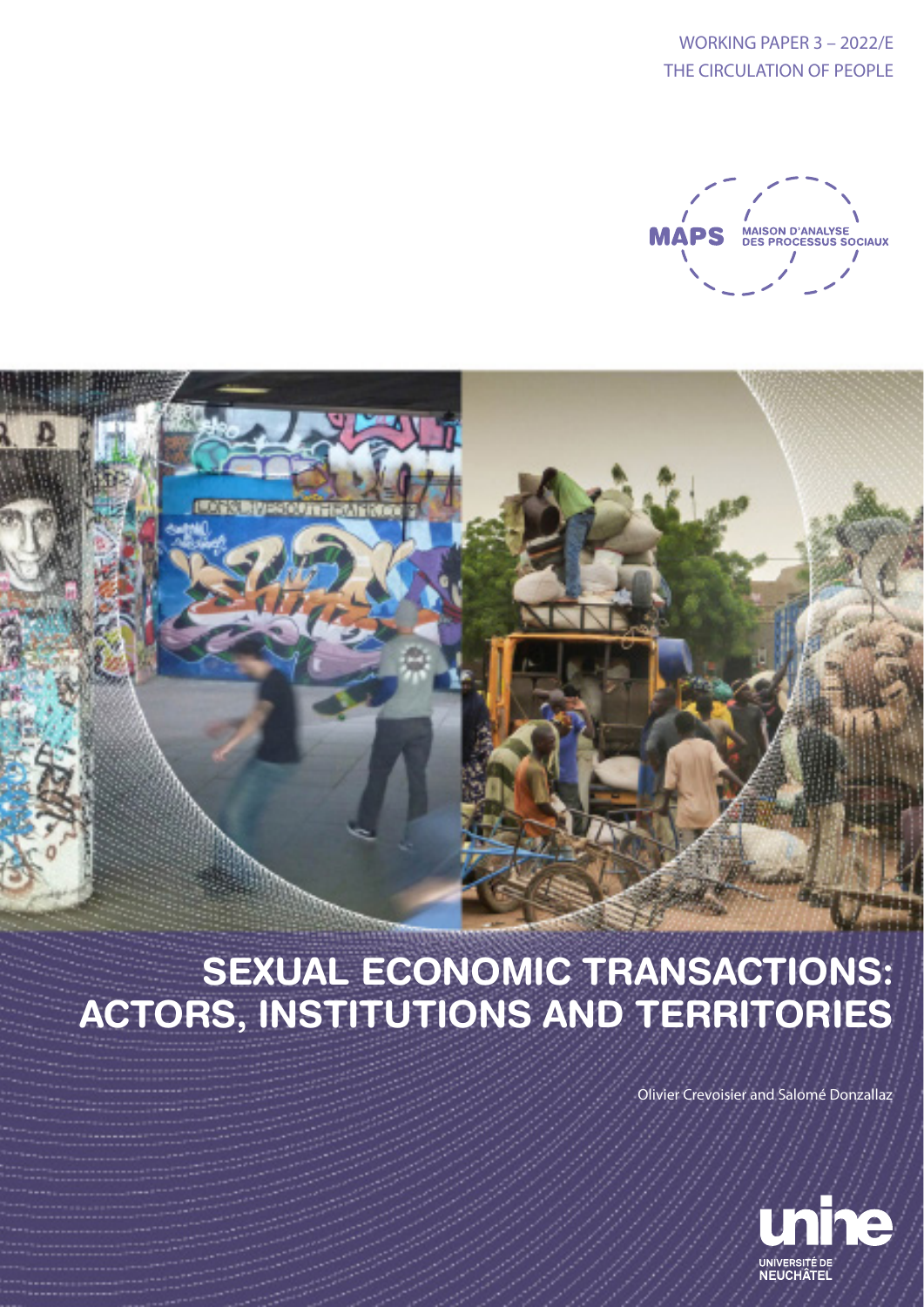## **Authors**

Olivier Crevoisier, Salomé Donzallaz

Olivier Crevoisier, Professeur ordinaire et Directeur de l'Institut de Sociologie de l'Université de Neuchâtel olivier.crevoisier@unine.ch

Salomé Donzallaz, Assistante Doctorante à l'Institut de Sociologie de l'Université de Neuchâtel, Chaire d'Economie Territoriale salome.donzallaz@unine.ch

© 2022 by the authors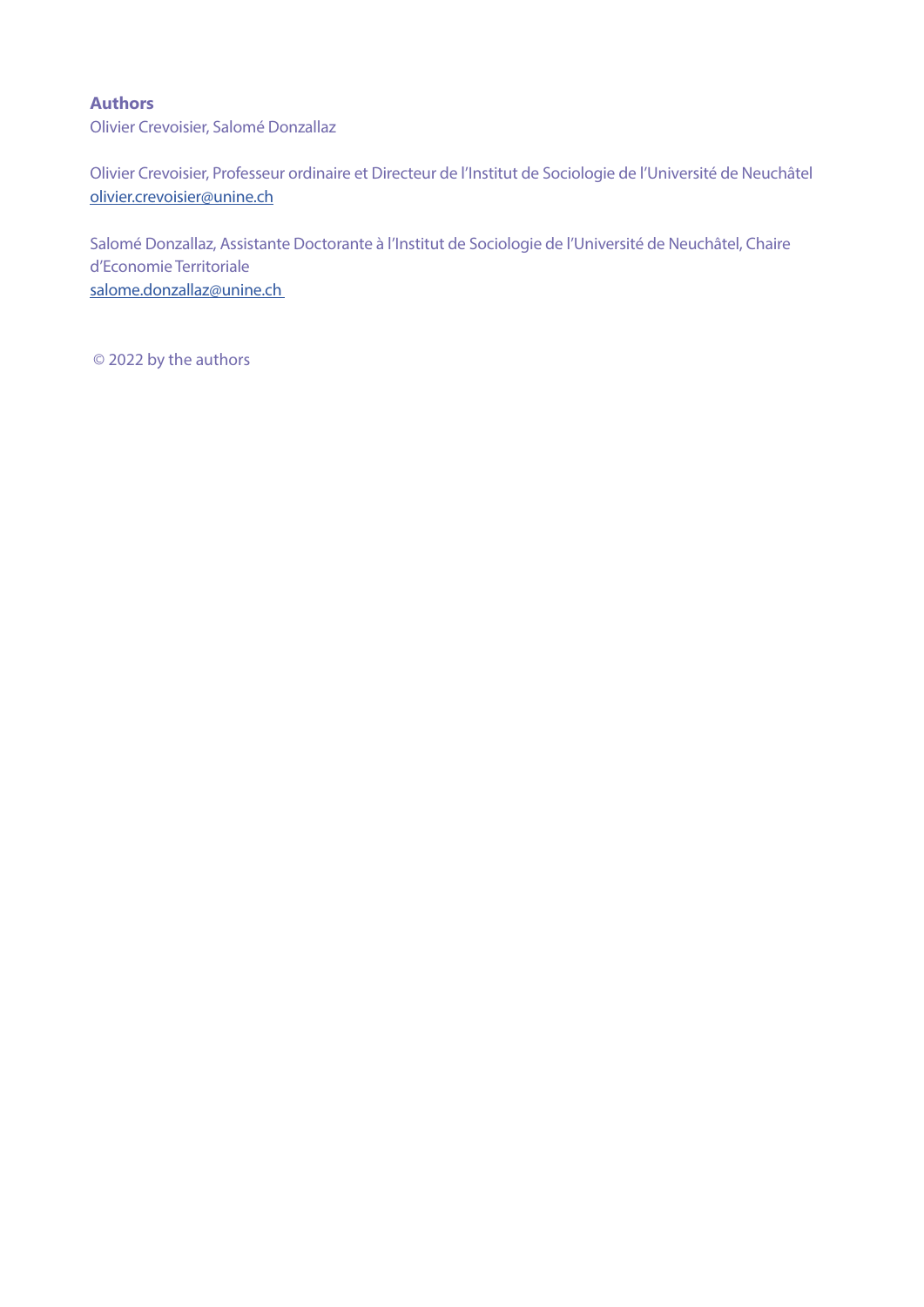## **Summary**

This paper adopts the hypothesis put forward by Tabet (2004; 2001), according to which sexual transactions are always embedded within an economic framework, and seeks to illustrate how this embeddedness is presented today. Sexual Economic Transactions (SET) are approached from an institutionalist and territorial perspective, enabling us to supplement Tabet's structuralist framework and capture the changes that are underway. The aim is to identify the relational, institutional and calculative modalities of SETs, and to propose an ideal-type based on Commons' transaction theory ([1934], 1989). To understand the interconnection between SETs and the rest of society, in the second section we identify a typology of territorialities, using the oppositions between public and private spaces on the one hand, and market and domestic spaces on the other. Taking as our starting point the idea that SETs have historically constituted activities that structure these oppositions, in the third section we examine how digitization today affects their inclusion in society through the case of sex cams.

In conclusion, we propose the hypothesis that SETs have in the past assumed a character that threatens to jeopardize social order, and have always been subject to heavy control, particularly within the public market space. This control is today reinvented by avoidance of the "whore stigma" (Pheterson, 1993), while creating even greater separation between the public and market sphere on the one hand and the market force of female sexuality on the other.

## **Key-words**

Sexual economic transaction Institutions Territorial perspective Public – private space Domestic – market space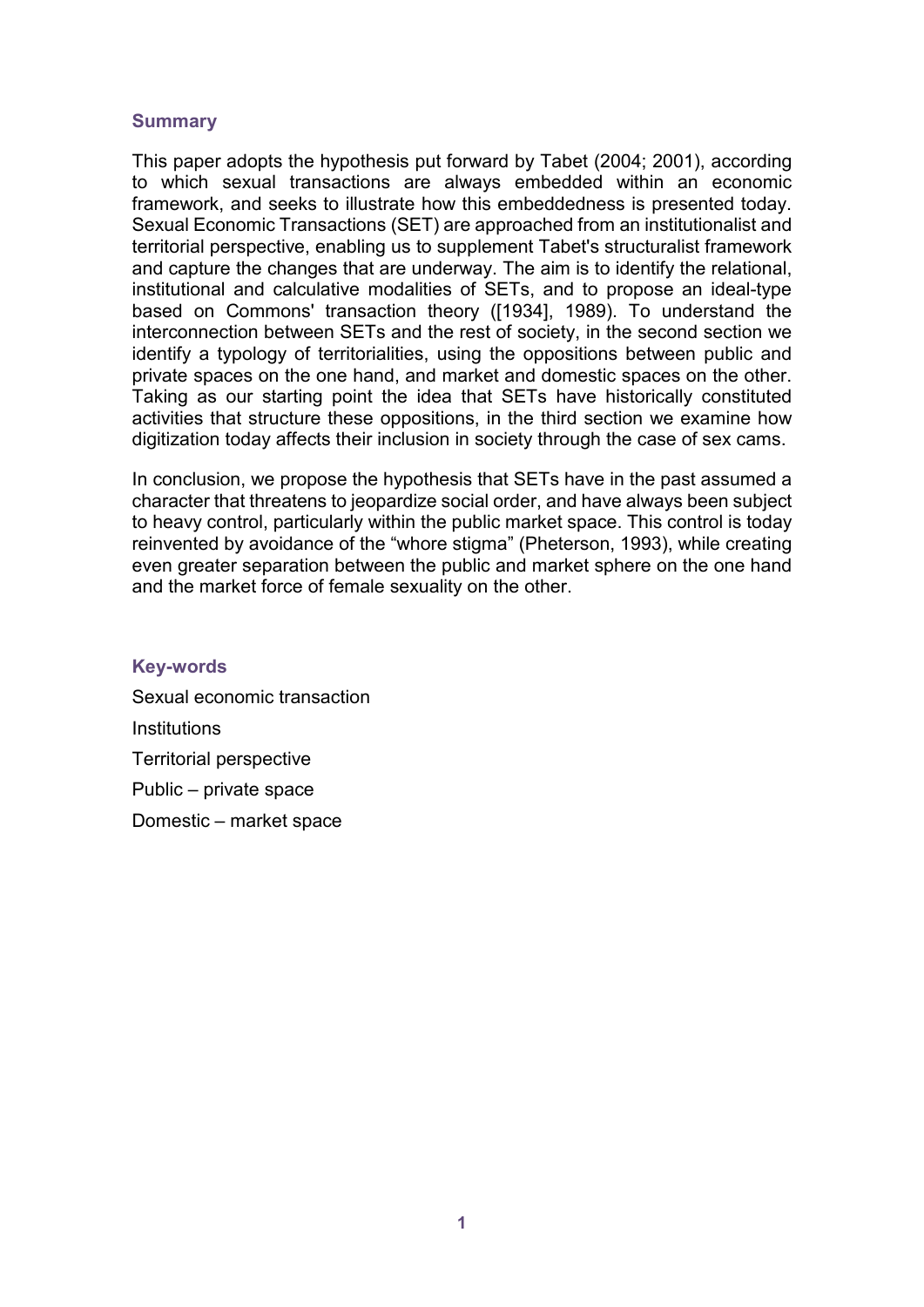## **1. Introduction**

-

A wide body of research has highlighted the calculating nature of sexuality and love (Bourdieu, 1972; Deschamps, 2013; Bozon, 2020). It relates to understanding the way in which actors within this field coordinate, and how they enter into and implement agreements. Framed within this perspective, this paper assumes the economic embedding of sexuality and proposes, from an institutionalist and territorial perspective, a characterization of sexual economic transactions (SET)  $1$ . We seek to identify the modalities (relational, institutional and calculative) by which the agents of sexuality construct agreements relating to joint sexual activities and perform them, all while being socially controlled.

Tabet's (2001; 2004) pioneering structuralist and materialist approach is characterized by the idea that the different forms taken by sexual-economic exchanges (SEE) (marriage, sex work, etc.) lie along a continuum. All these forms involve a male contribution with female sexuality constituting a service due in return. The paper adopts this position while developing a theory to account for the changes underway in society (increase in female participation in the labour market, digitization, feminist movement, etc.). We therefore propose an institutionalist approach based on the transaction theory put forward by John Commons ([1934], 1989), according to whom economic exchange cannot be understood as a simple exchange between free and independent wills that takes place within a social vacuum. Commons thus distinguishes three transactions (bargaining, managerial and rational), each being necessary to achieve the whole in their relational, institutional and calculative dimensions. This framework, which can be described as open structuralist, allows for the integration of institutional and cultural change in SETs.

The approach used in the second section is also territorial (Crevoisier, 2010) in that it postulates that the integration of SETs within society is understood by their spatiotemporal forms and by their deployment in time and space. It aims to grasp the way in which sexuality fits into society by identifying the spaces in which it is integrated as well as the way in which it shapes territories in return. Distinctions, such as public and private spaces or spheres of production and reproduction, are crucial from the point of view of sexual activities. The latter play a central role in the institutionalization of these spaces and in the interconnection of the temporal sequences that characterize SETs, and in particular the link between consent<sup>[2](#page-3-1)</sup> and sexual activity itself. On another scale, there is also a sequence between the controlling dimension of institutions on the one hand and the reconsideration of norms and values on the other. The proposed conceptual framework is put to the test in the third section in order to understand the changes

<span id="page-3-0"></span> $1$  In this article, we will mobilise two different but closely related notions: firstly "sexual-economic exchange" in reference to Tabet's research, assimilating all interactions, activities, experiences, etc. to an "exchange". Then we will refine this perspective by mobilising "sexual economic transaction" for our analysis with the institutionalist work of John Commons.

<span id="page-3-1"></span><sup>&</sup>lt;sup>2</sup> We use the term "consent" on purpose, although it is currently the subject of considerable debate, especially in the field of law. We use it to account for an explicitly asymmetric dimension in terms of the power relationship between female and male sexuality. We do not mean "female consent" here in the sense of individual will free from coercion. Economic necessities and power relations may play a role, as in other commercial transactions. The female sex is here seen in the sense of "capital" and is therefore based on "*les différences de pouvoir et précisément sur les modalités et les possibilités que chacun[e] a de négocier la gestion des rapports sexuels* [differences in power and, specifically, the modalities and possibilities that each party has with which to negotiate the management of sexual relations.]" (Tabet & Contreras, 2001: 144).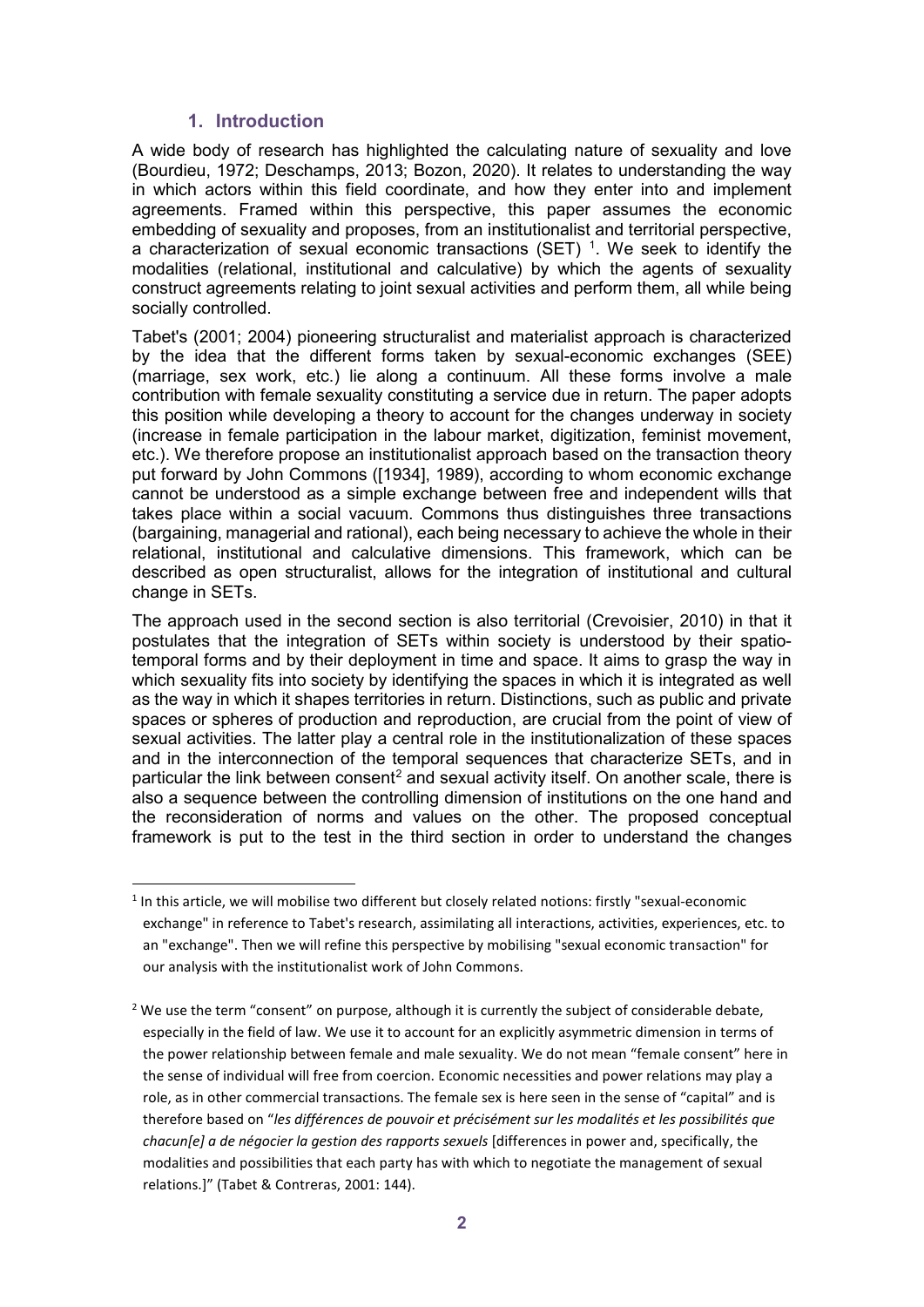brought about by digitization. Using a case study of sex cams, we will characterize the main changes as well as the permanencies induced by digitization.

Throughout this paper we will use the binary categories of sex and gender (woman – man) to propose a heteronormal SET ideal-type. The aim is to take into account the dominant forms of SETs and how they interconnect with society. Indeed, on sex cam platforms, the majority of supply is offered by people who identify with the female sex and gender, while the majority of consumption is by people who identify as straight cis men. Therefore, we will not systematically use epicene or inclusive forms of language in this text. In addition, it is important to specify that we will use the terms *sex cam* and *live cam* interchangeably; the latter being an emic term used by actors in our field of study, while the first clearly and precisely defines our subject of study.

# **2. Sexual economic transaction**

John Commons ([1934], 1989; Chavance, 2012) constructed an economic transaction theory that allows us to break away from the traditional market model, which contrasts and connects supply and demand. Economic activity is conceived as the common anticipation of beneficial transactions structured by rules of action (working rules). The transaction is thus conceived firstly as a social activity, bringing into play calculative dimensions and occurring within a specific period for the direct actors, and secondly as a regulatory activity, due to the control which society exerts over these activities. Within the meaning assigned by Commons, these are complex *trans*-actions (Beaurain & Bertrand, 2009) and not a supply and demand equation, which would be more suited to a commercial exchange of goods. However, supply is a specific proposition, in particular within private markets. As a result, it is demand that can choose one supply or another – or abstain (Hirschman, 1970). It is therefore a specific temporal and spatial sequence, and it is from this angle that we are going to study market SETs, from their tangible to their digital forms, within the market but also within the domestic sphere. (Tabet, 2004). Commons distinguishes three transactions: bargaining, managerial and distribution. Each is based on negotiated and expected equivalences, transactions that we apply to sexuality. The whole is also characterized by a "territorial arena" (Guex & Crevoisier, 2015) combining different times, places and scales (Fig. 1).

First, the actual negotiation (P1) – the *bargaining transaction* – is the point at which the direct protagonists, in this case the potential sexual partners, negotiate the terms of a future joint sexual activity. This encounter may take place during classic social interactions (outings in the town, with friends, etc.) or in dedicated tangible (bars, meeting places) or digital (dating platforms, social networks) locations. It can also occur in the street or in spaces dedicated to sex work. In all cases, it is a matter of negotiating consent for sexual activity which gives rise to the calculation of a first form of equivalence. The specific aim here is to show the dimension of bargaining and its asymmetry, constrained as it is by social control. The calculation may include only the actual short-term sexual activity (e.g. in the case of street sex work) or encompass many other dimensions (as in the case of negotiating marriage or cohabitation). For all cases, this bargaining can therefore be carried out in a dedicated tangible private or public space, including online for digital forms. Dating sites, whose function is to put people in touch with each other, generally leave the question of possible sexual activity completely open. Escort websites or online ads suppose from the outset a public offer, generally made by women, but combining various services that are not directly sexual (dining out, girlfriend experience, etc.); although the terms may have been fixed before the meeting, consent is negotiated, bilaterally, within a digital or tangible space. Finally, on live cam sites, the relationship evolves from a digital public space (a sex cam platform, for example) in principle towards a private overtly sexual activity – even if various services that could be considered *care*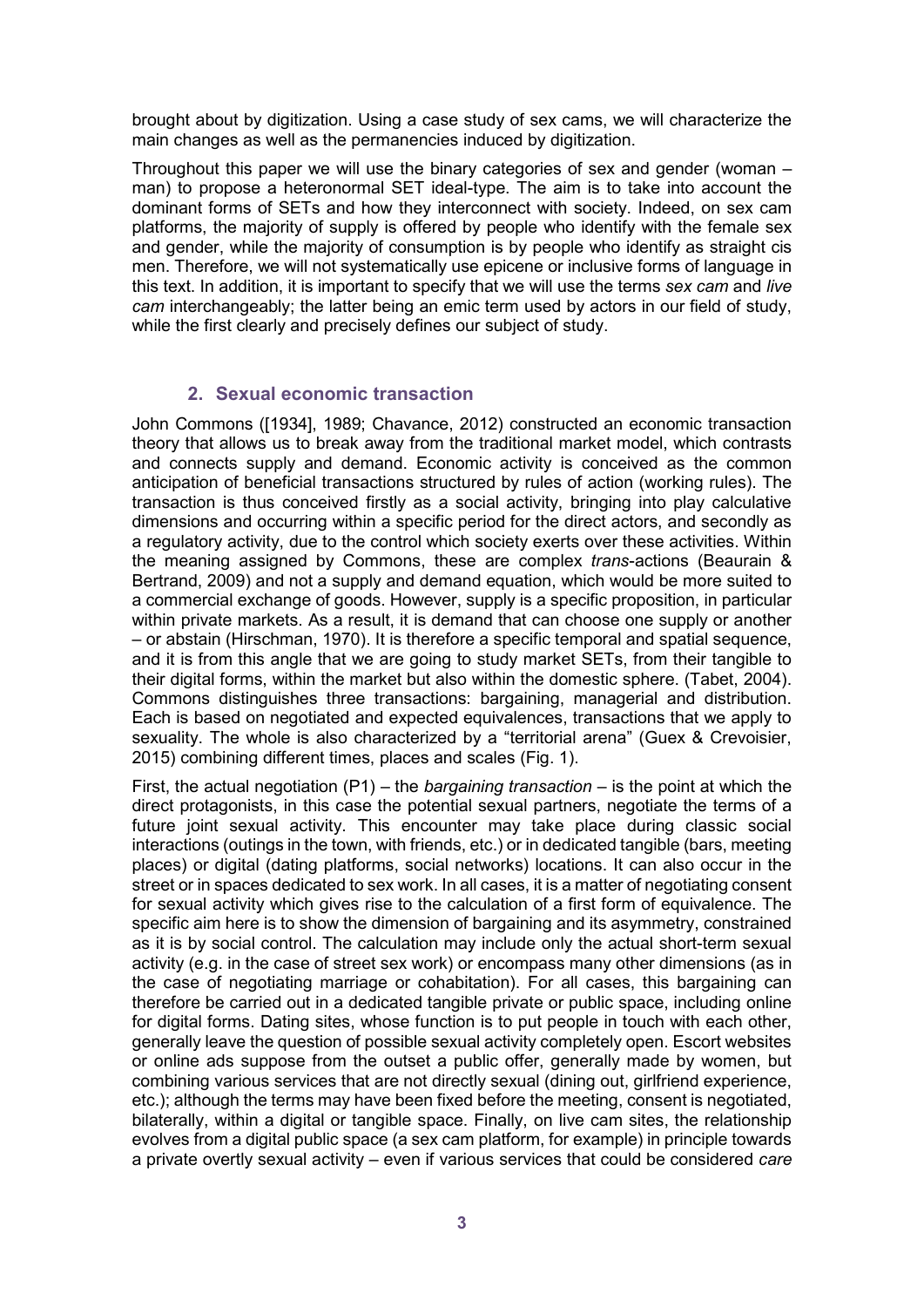(Scrinzi, 2016) are frequently included. In principle, the relationship remains digital from end to end.

This first form of equivalence is not just a simple meeting of free wills, but of instituted actors – i.e. they have certain freedoms and constraints with regard to institutions. Each protagonist will self-assess according to various market criteria, competition, desires and resources (monetary, physical, cultural, etc.). There is therefore no equality in commercial power between the parties because of the different baggage acquired during socialization, and the different transmitted or acquired capital. For SETs, the object of the bargaining is largely sexed and gendered. It is a question – still within the framework of the SET ideal-type – of obtaining female consent on the basis of compensation in the form of a deposit (monetary, goods, etc.) provided by the male party.

Socially, however, this freedom of negotiation is largely controlled by laws (for example, the behaviours accepted in public spaces, the possibility of same-sex marriage, etc.) or social norms (social endogamy within marriages, family units including children, etc.). More specifically, we note two very significant cultural norms concerning SETs: first, the "whore stigma" (Pheterson, 1993), and second, the attachment of value to masculinity as the ability to provide financially and to position oneself socially (Bessière & Gollac, 2020) through elements with an economic connotation, such as family names, makes of car, cultural capital, etc. These norms and values of social control are developed by public debate (Fig. 1, P3 of the sexual economic transaction), but must be understood as being controlling in the first phase of the transaction (Fig. 1, P1 of the sexual economic transaction).

In spatial terms, it is important to note that sex work is carried out mainly by migrants (Deschamps, 2007; Lévy & Lieber, 2009), who thus operate less directly in the areas frequented by their relatives. Digital technology makes it possible to avoid stigma by not superimposing the digital public spaces on which sex cam providers offer their (directly sexual) services, thanks to the country-specific distribution offered by the platforms. We will come back to this fundamental change later.

As far as there is agreement in P1, it is a question of understanding the way in which the specific performance of the SET takes place in time and space and, in the case of sexual activities, whether they are strictly limited or linked to broader agreements, such as marriage. Commons' *managerial transactions* consist of accomplishing the activities planned in P1, and this materialization requires the implementation of a large number of elements (objects, schedules, places, attitudes, etc.). For Commons, who was inspired by labour law, these managerial transactions are between one dominant and one dominated person. In the case of sexual economic transactions, the actual sexual activity involves the execution of sexual scripts (Monteil, 2016), the main one of which is that of male domination through the purchase of female availability and submission. First, through the sale of availability, and second, in the position of service provider, women are in the position of execution, whether the sexual act takes place within the framework of a professional sex activity or that of "conjugal duty".

This activity is normally carried out within the private space, whether within a household, a synchronous digital space or a hotel room. Society then discreetly looks away, despite having previously enacted the principles of equivalence between the parties through institutions (e.g. through the laws enacted concerning the marriage commitment, pricing, the structuring of dedicated places, etc.). This part of the transaction is emblematic of the private space (Fig. 1, P2 of the sexual economic transaction). Regarding equivalences, and drawing inspiration from Hirschman (1970), the result of this activity can be satisfaction, loyalty, defection, or speaking out, either in private or publicly. Thus it is possible to consume a sex cam service and to leave a comment about the performance on the profile of the person providing the service, or to refuse the price of a service in a dedicated street.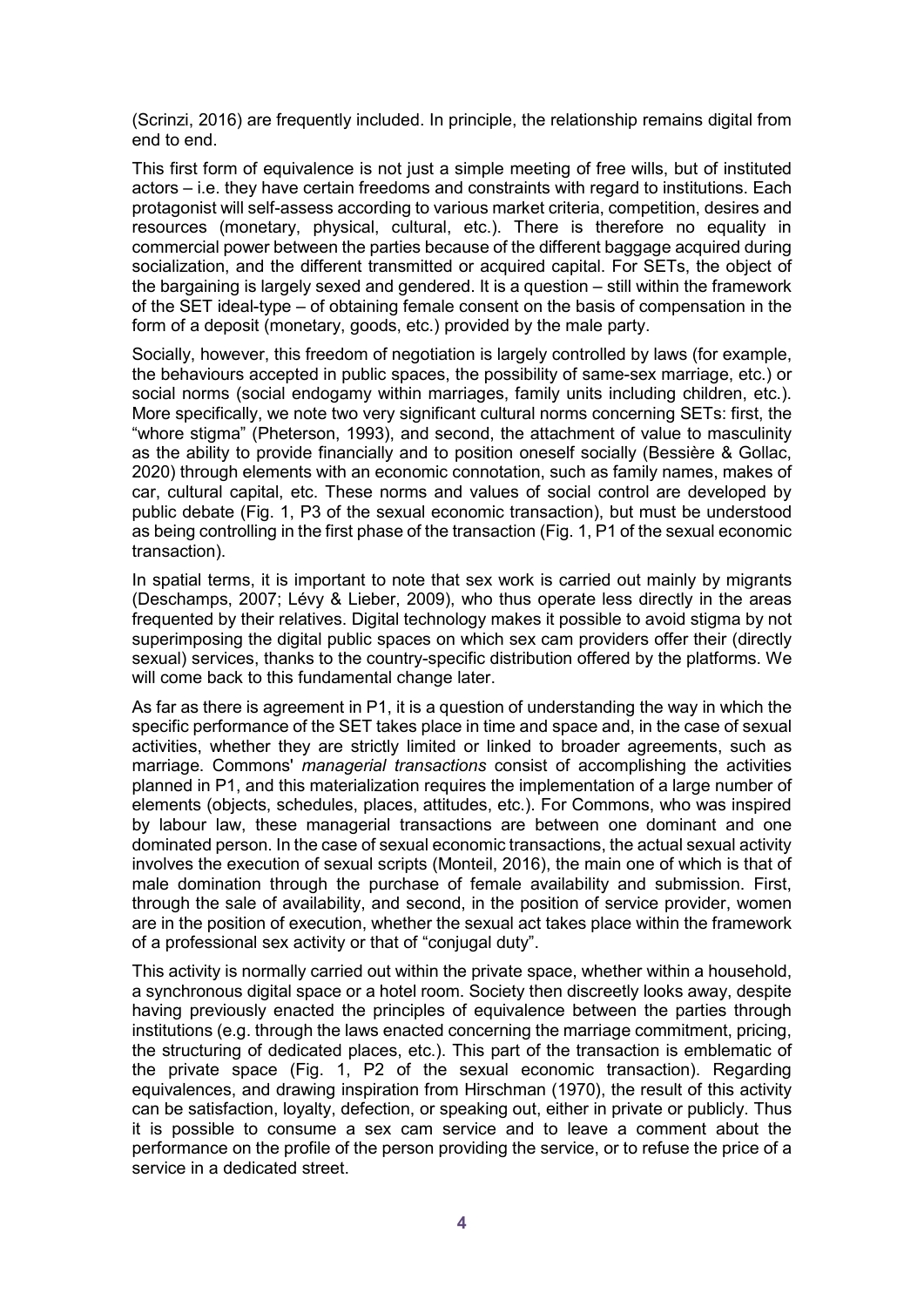Finally, we must understand the way in which society – understood here as a set of actors participating in debates on sexuality, including the media, parliaments, governments, associations, etc. – structures and frames SETs. Institutions within a field – in our case, the field of sexuality – allow costs and benefits to be distributed on the basis of equity. These are the *rationing transactions.*

These transactions take the form of debates within the public space aimed at the production of forms of justice. They can give rise to formal rules, such as laws, but also disseminate "spontaneous" standards and values, such as language, or in the case of the sexual economic field, the "whore stigma" (Pheterson, 1993) and the attachment of value to masculinity. This institutional arena can at the societal level lead to forms of protest. These 'protests' may take the form of debates and controversies (certain feminist movements play an important role), formal institutional amendment procedures (e.g. amendment of marriage legislation) or the development of new technologies which, in turn, produce new practices (such as sex cams). It is therefore at the institutional level that control occurs over the managerial and bargaining transactions discussed above.

Viewing sexual economic transactions as the deployment in time and space of a continuous chain of three distinct forms of equivalence between partners, with all that goes with them and under the control of society, makes it possible to go beyond the traditional political economy exchange model and anchor the whole spatially.



**Figure 1 :** *The three phases and arenas of sexual economic transactions* **Source: Own elaboration** 

# **3. The traditional sexual economic transaction: the sexual economic continuum and stigmatization**

Here, it is a question of showing the traditional manner of controlling female sexuality by embedding it within two specific spatio-temporal forms: firstly, domestic reproduction spaces, where female sexuality is understood within complex transactions, including various domestic tasks and in response to a male request; secondly, by stigmatizing it within public spaces, especially if this sexuality is offered in a directly market way. This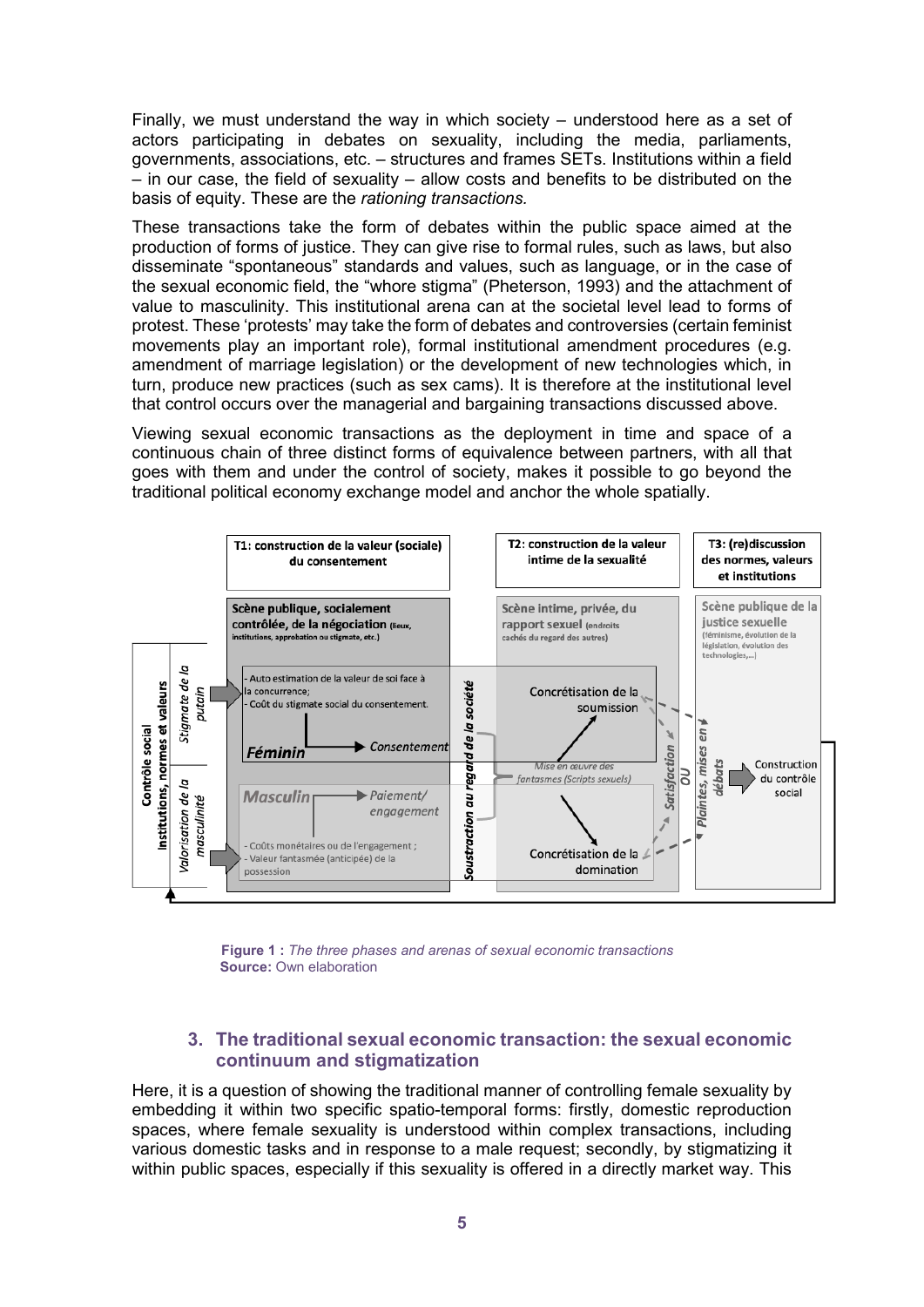territorial embedding is constitutive of the sexual economic continuum (Tabet, 2004). It is therefore as much the occasional or perennial nature of these economic-sexual transactions which characterizes them as their embeddedness within a particular space and time.

Finally, it is possible to demonstrate that this territorial construction revolves around the neutralization of the economic power of female sexuality within the market sphere and the development of masculinity viewed as a capacity for social positioning.

## *3.1. Market economic space and the private and public spaces of sexuality*

By definition, an SET is a combination of economic and sexual dimensions. The institutions regulating economic transactions bring into opposition the domestic world and the market world. The first operates on the basis of reciprocity between the members accessing it: the various services that are the object of transactions represent complex exchanges, spread out over time, which are based on commitment and therefore on the accountability of the parties to each other (Mauss, [1923], 2007; Polanyi, [1944], 1983). In this domestic world, sexuality, and more precisely female sexual availability, has a value that forms part of the calculation of global equivalence, and is therefore the subject of male expectations. The market space, however, is based on bilateral and balanced exchanges, generally of a service for money. The service is well identified and, in the field of sexuality, it can go as far as precise pricing of each sub-service. Commitment ends as soon as the service is performed.

An essential distinction in Western societies puts into opposition public and private spaces. Historically, this distinction has taken the form of a reciprocity of perspective, the narrower definition of one reinforcing the specificity of the other. Sexuality was certainly one of the determining areas of this construction, sexual behaviour being strictly banned from the public space and confined to the most exclusive and hidden private spaces (Cervulle, 2014; Rodriguez, 2017; Pryen, 2002). "*La 'sphère publique', par opposition au privé, désigne l'ensemble, juridique ou coutumier, des droits et des devoirs qui dessinent une citoyenneté ; mais aussi les liens qui tissent et qui font l'opinion publique, la 'publicité' au sens de Jürgen Habermas, qui a montré l'importance de sa constitution au XVIIIe siècle.* ["The 'public sphere', as opposed to the private, designates the set of legal or customary rights and duties which shape citizenship; but also the links that are woven into and shape public opinion, 'publicity' as defined by Jürgen Habermas, who demonstrated the importance of its constitution in the 18th century."] (Perrot, 2020: 5). The concomitance of all of these elements thus makes it possible to understand the very definition of the "whore stigma", since *"[l]a place des femmes dans l'espace public a toujours été problématique, du moins dans le monde occidental qui, depuis la Grèce antique, pense et construit la politique comme le cœur de la décision et du pouvoir. 'Une femme en public est toujours déplacée,' dit Pythagore."* ["[t]he place of women in public space has always been problematic, at least in the western world which, since ancient Greece, has placed thought and politics at the heart of decision-making and power. 'A woman in public is always inappropriate,' says Pythagoras."] (*Ibid.*: 6). Not only are women problematic within the public space but if the way that they operate within that space is to offer sexual services in exchange for cash, they turn themselves into the paroxysmal figure of stigma. "*Dépravée, débauchée, lubrique, vénale, la femme […] publique est une 'créature*'*, femme commune qui appartient à tous. [Alors que l]'homme public, éminent sujet de la cité, doit en incarner l'honneur et la vertu. La femme publique en constitue la honte, la part cachée, dissimulée, nocturne, un vil objet, territoire de parcours, approprié, sans individualité propre. Il est l'honneur ; elle est l'horreur."* ["Depraved, debauched, lewd, venal, the […] public woman is a 'creature', a common woman who belongs to all. [While] the public man, eminent subject of the city, embodies its honour and virtue. The public woman represents shame, the hidden, the invisible, the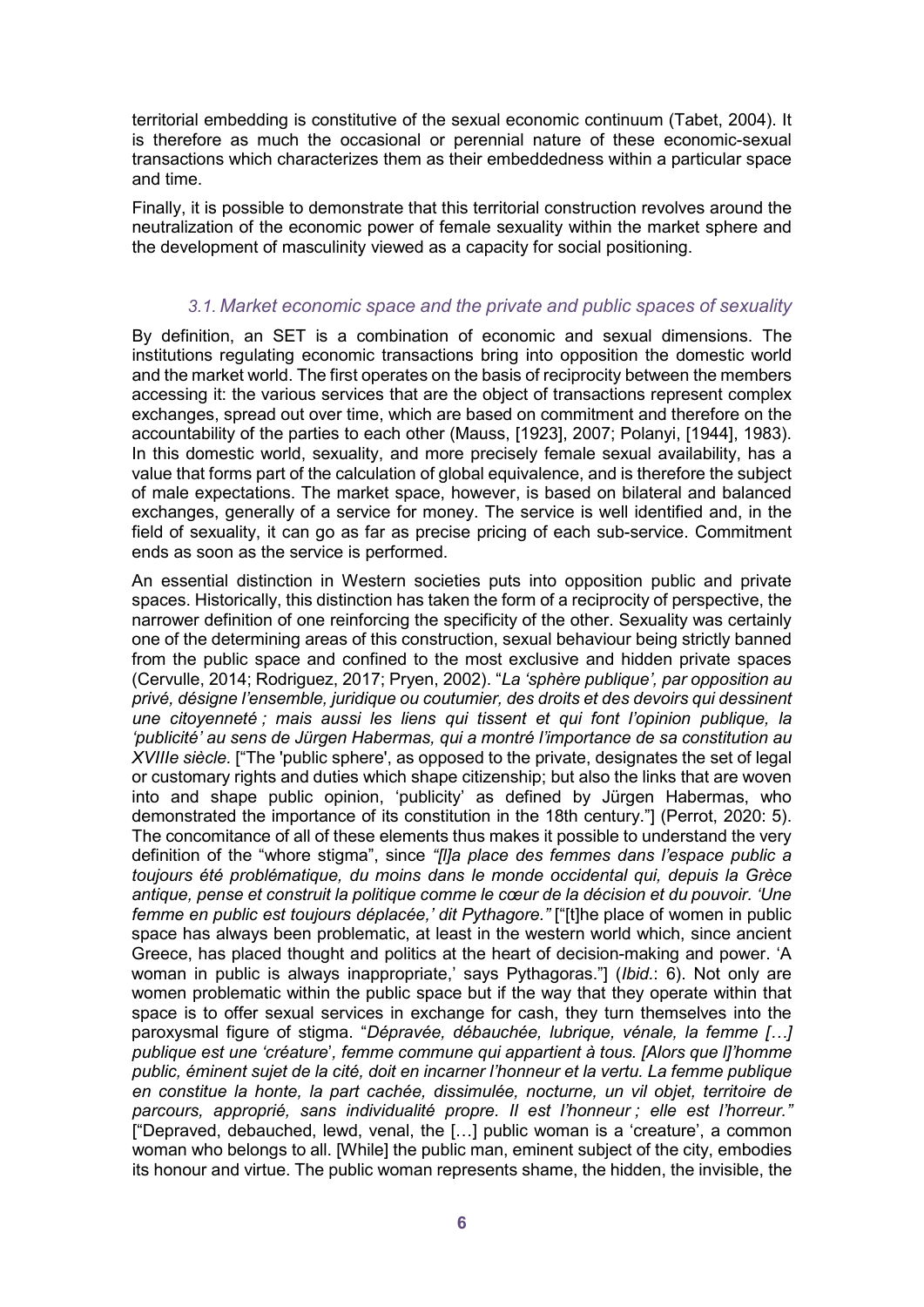nocturnal, a vile object, a territory through which to journey, appropriated and without her own individuality. He is honour, she is horror."] (*Ibid.*: 5).

# *3.2. The spheres of production and reproduction*

In the literature, the "spheres" of production and reproduction are spatial metaphors; their territoriality is identifiable by the interconnection, first, of the public and private dimensions, and second, the market and non- market dimensions. In addition, the interconnection of the private–public and market –domestic spaces axes makes it possible to identify four specific territories in which SETs are located, and which the latter have helped to shape over the course of history (Fig. 2).

The sphere of production is found at the interconnection of the market and the public space. It is a free access space, in which work is sold in exchange for a salary, i.e. where neither the product of the work, nor its means of production, are owned by the workers (Salais, 1991). The sphere of production also includes the market in its public dimension, i.e. where the range of goods produced are shown with their price, and where each good or service on offer can therefore be purchased. All of this takes place under the supervision of the state, which has the power to control every transaction. From the perspective of sexuality, the transactions taking place in the sphere of production are strongly framed by specific rules and confined to spaces which have an exceptional status, such as streets dedicated to sex work or the establishment of *sex boxes*.

The sphere of reproduction is characterized by a right of access which is restricted to members of a household. This exclusivity fixes the circle of people involved in the exchange according to the rules of reciprocity, where the work, its means and its fruits are the subject of multilateral contributions and distributions. In terms of sexuality, the sphere of reproduction is spatially characterized by the bedroom, a space reserved even more exclusively for the sole protagonists of the transaction. Sexuality is institutionally assigned to the private domestic space, of which it is emblematic (Koch & Miles, 2020; Crewe & Martin, 2017; Deschamps, 2011).

The distinction between these spheres is intrinsically linked to binary social sex and gender relations: the sphere of production (public and market) is mainly dominated by men, the sphere of reproduction (private and domestic) by women. "*La femme est faite pour la famille et le domestique. […]. Ces représentations […] traversent l'épaisseur du temps et s'enracinent dans une pensée symbolique dont l'anthropologue Françoise Héritier a montré la force structurante. Mais elles prennent des formes variables selon les époques, comme aussi les manières de les gérer. (…). Aux hommes, le public et le politique […]. Aux femmes, le privé […], la maison. […] Mais cette apparente simplicité se brouille par le chevauchement des frontières.*" [Woman is made for family and domesticity. [...]. These representations [...] cross the depths of time and are rooted in a symbolic thought, the structuring force of which has been shown by the anthropologist Françoise Héritier. But they vary in form, and in how they are managed, according to the times. (…). To men, the public sphere and politics [...]. To women, the private sphere [...], the home. [...] But this apparent simplicity is blurred by the overlapping of borders."] (Perrot, 2020: 6-7). In her book, Perrot first refers to handwritten letters, in the last century, allowing women to enter the public space, but then also cites the "power of the Internet". The case of sex cams is the best example of the overlap and blurring brought to the borders of these spheres, although "[i]n fact, working at home may not actually improve the quality of women's working life, but rather reinforce gender roles (Kirkwood and Tootel, 2008; Wellington, 2006)." (Rodriguez-Modroño, 2021: 4).

The spheres of production and reproduction are therefore not isolated from each other. On the contrary, throughout history they have been constructed in a strongly interdependent manner. Thus what is offered by the market has partly taken the place of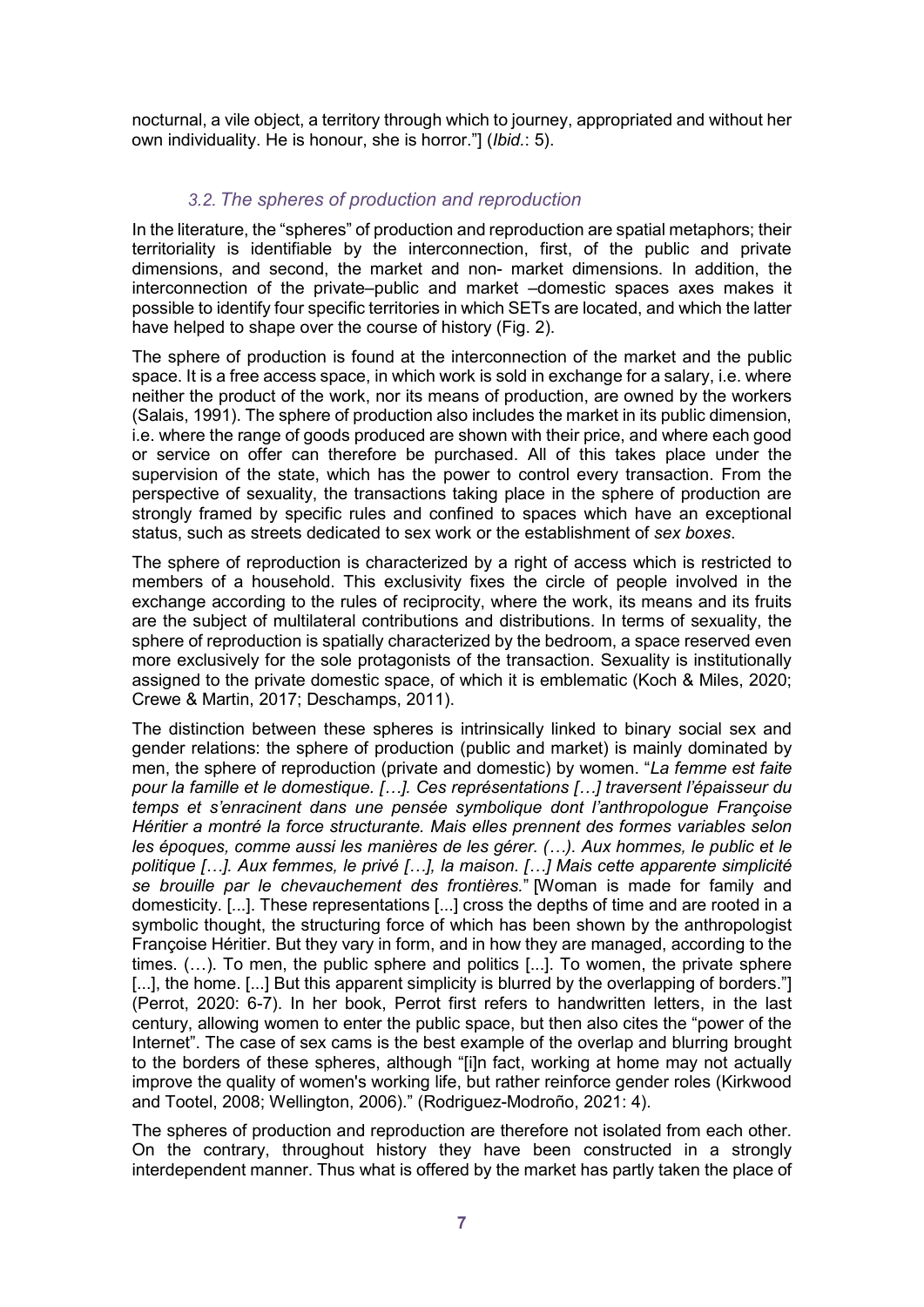domestic work, and vice versa. From the point of view of sexuality, this interconnection has been theorized by the economic-sexual continuum (Tabet, 2004).

## *3.3. Spatializing the sexual economic continuum*

Paola Tabet's research is reflexively based on Malinowski's territories in the Trobriand Islands, where the ongoing sexual services that women offer to men are performed in exchange for gifts/services in kind. She therefore conceives sexual exchange from an economic viewpoint along a continuous spectrum, making it possible to link a series of sexual services. Within this series, the author differentiates between the types of services provided (from the sexual dimension and its variations to domestic relationships and their forms of negotiation and compensation). Female sexuality is therefore defined as a service and *"[…] n'apparaît [donc] pas comme un échange réciproque entre hommes et femmes, un échange du même avec du même, mais comme un échange asymétrique : il n'y a pas de sexualité échangée contre de la sexualité, mais une compensation masculine pour une prestation féminine, un paiement qui pourra revêtir des formes*  variées (don, compensation en argent, emploi, promotion, prestige ou statut social, et *jusqu'au nom, pour n'en citer que quelques-unes) en échange d'une sexualité largement transformée en service."* ["[…] does not [therefore] appear as a reciprocal exchange between men and women, a like-for-like exchange, but as an asymmetrical exchange: there is no exchange of sexuality for sexuality, but male compensation for a female service, a payment which may take various forms (gift, monetary compensation, employment, promotion, prestige or social status, even including family name, to mention but a few) in exchange for a sexuality which has been largely transformed into a service."] (Tabet & Contreras, 2001: 133). These elements then make it possible to present male domination and the stigmatization of female sexuality within these transactions. What Tabet defines as the central issue is not only the expression of sexual desire – attributed to men – but also the fact of being a "subject of sexuality", with women being relegated in this process. To this, the author adds "*l'inégalité d'accès aux ressources [qui] font que*  les femmes dépendant de leur travail sexuel et que le sexe est défini comme leur capital *[…] tant dans les relations de mariage et de reproduction que dans des relations nonmatrimoniales*." ["the inequality of access to resources [which] make women dependent on sex work and mean sex is defined as their capital [...] both in marital and reproductive relationships and in non-marital relationships."] (*Ibid.*: 137). This takes shape as "*un rapport global qui lie oppression sexuelle [à cause de la non-prise en compte du désir des femmes], limitation de la connaissance [à cause de l'invisibilisation du plaisir sexuel féminin] et exploitation économique [par la sexualité échangée]"* ["a global relationship that links sexual oppression [because of the failure to take into account women's desire], limited opportunity for knowledge [because of the invisibilization of female sexual pleasure] and economic exploitation [through exchanged sexuality]]" (*Ibid.*: 149). This is what Tabet calls "*la grande arnaque*" ["the big scam"].

The above suggests that "*le paiement n'est en effet pas ce qui définit une relation sexuelle par rapport à une autre"* ["payment is in fact not what defines one sexual relationship in relation to another"] (*Ibid.*: 134). Tabet posits that it is "*le caractère occasionnel ou intermittent de la relation, et non pas le type d'objets échangés [pouvant être de la monnaie], qui distingue [le travail du sexe] des autres relations"* ["the occasional or intermittent character of the relationship, and not the type of objects exchanged [which may be money], which distinguishes [sex work] from other relationships"] (*Idem*.). However, how do we analyse the case of marriages where there are no longer any sexual relations and the case of sex work with continuous and longterm relations on this continuum? From our perspective, it seems relevant not only to think of sexual activities in temporal terms, but above all to differentiate them spatially.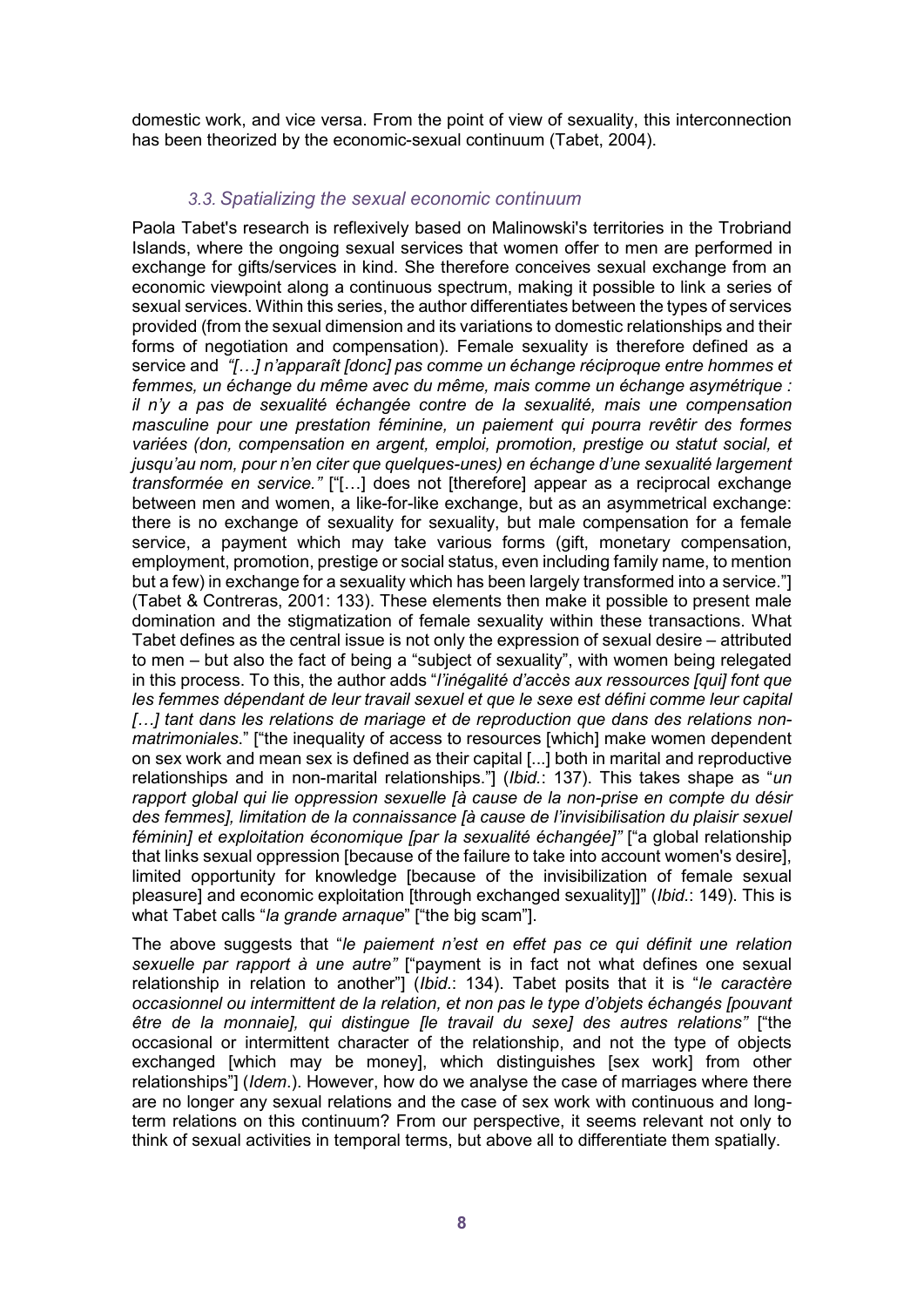## *3.4. Territorial construction of the "whore stigma "*

First of all, the territorial approach allows us to better understand what the "whore stigma" is. We can distinguish between a female or male offer, depending on who puts forward a concrete proposal. When women make an offer, it's up to the men to decide whether to take up that offer. In this situation, the woman is stigmatized and, in the canonical model, the offer relates purely to sex in exchange for money. It is a transaction that does not involve any future income, assets or power (except for potential parenthood). The transaction will then typically be concluded in a private place or online, which again only engages the resources of sexuality, in a private space (immediate outcome, balance between services).

When the transactions offered are a combination of activities and resources, it is generally the men who offer (marriage, cohabiting) and thus put the women in a position of making themselves available. Within this, female sexuality is then included in these more complex transactions as a way of balancing the transaction. Clearly, female acceptance endorses an arrangement in which assets or income (or, historically, an alliance between families) are exchanged for sex, thus confirming the economic value of female sexuality, since it is traded off against the other contributions to the transaction (Gollac & Bessière, 2020).

Sex work can thus be defined as an offer of directly sexual services in the market public space (Fig. 2)*.* It is stigmatized, whereas, for example, a mistress maintained in a private market space is not viewed so critically. In the non- market public space, the case of women with free and assumed sexuality is the subject of stigmatization, but it is not subject to repression by the state. These examples make it possible to think about the public spaces within which the stigma is most significant, but also to see that private spaces are not exempt from it, and that digital technology brings new possible configurations. We will see that when they go digital, market public spaces are not subject to strong stigmatization either. It is therefore the conjunction of public, market and tangible spaces that pose a problem. As mentioned previously, the vast majority of sex workers offering their services in the public space are migrants (Deschamps, 2007; Lévy & Lieber, 2009). This aspect is particularly important from a spatial perspective in the sense that it allows them to maintain a separation between, on the one hand, a domestic private life in a specific, tangible place (generally their country of origin) and, on the other, a stigmatized activity in a distant public space.

#### *3.5. Neutralization of the commercial power of female sexuality*

The main effect of the "whore stigma" is to prevent women from using their sexual capital in public commercial activities in the sphere of production. This materializes in two ways. First, in the case of an offer of commercial sex work (CSW) with monetary compensation, the "professional" operates an activity clearly distinguished from any other public activity. Thus the CSW is assigned to dedicated locations subject to regulation, dedicated police and even total prohibition. Second, when women use their sexual assets to gain advantage in the world of employment for a recompense that is not directly monetary but still commercial, they are intensely stigmatized. All this shows that society strives to extract female sexuality from the market public space, or, as this turns out to be at least partly impossible, to confine it to well-partitioned spaces. Is it therefore a question of keeping the market public space free from the playing out of female sexuality and socalled "deviant" sexualities, or at the very least of neutralizing its commercial power? It is as if market public space might cease to function if female sexuality were integrated into it. What does this tell us about the functioning of society, the origins of the market and the public space – these being closely linked historically? In the past, this exclusion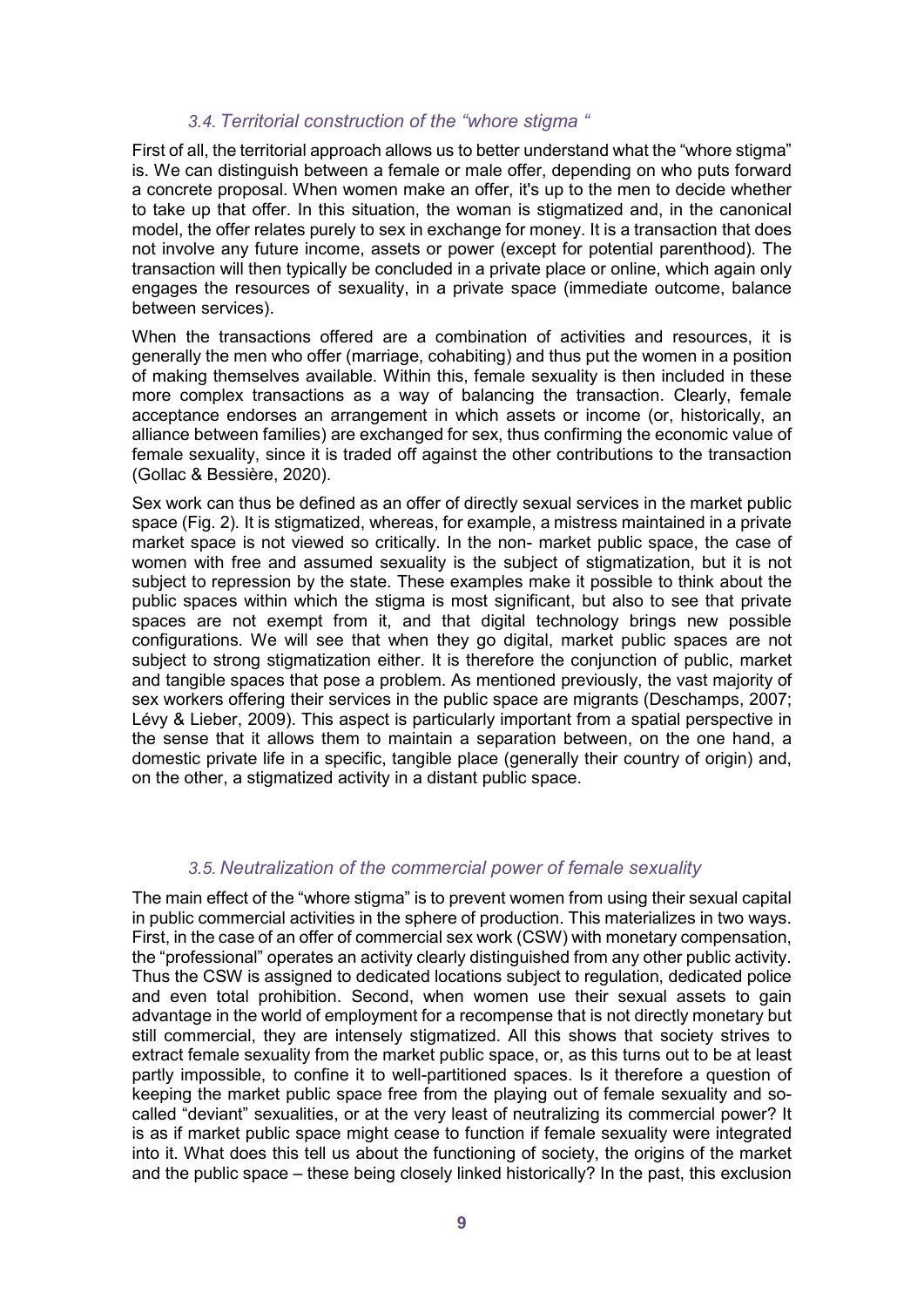of female sexuality from the sphere of production made it possible to settle commercial rivalries without the participation of women and, therefore, to include the latter as part of the agreement. This historic form now seems to be taking new directions. While income and status inequalities persist, the principle of gender equality is beginning to take hold in the spheres of production and politics. As a result, a whole field of social control has opened up (harassment, *#metoo* movement, etc.), which pursues one and the same goal: extracting female commercial power from the sphere of production. Changes can also be seen in the sphere of reproduction (paternity/maternity leave, stay-at-home husbands, equivalent salary contribution to the household, etc.), all while maintaining certain persistent structural bases, such as the unequal distribution of domestic tasks.<sup>[3](#page-11-0)</sup>

If access to the sphere of production is now visibly accessible to women, as long as the commercial power of their sexuality is not activated, then the question arises of what men can offer as a trade-off in the other spaces. Indeed, in the field of sexuality, if men no longer have economic advantages to assert over women in general, and the one(s) they covet in particular, on which institutions and according to what sexual scripts (Monteil, 2016) can an SET then be founded? Let us return to the general pattern of sexual transactions (Fig. 1). How can the sexual script of domination (*purchase of availability*)/submission (*sale of availability*) still work if the male party is no longer in a position in which he must honour a financial commitment and if female sexuality no longer constitutes a service due in return? And if this script can no longer work, which one will replace it? Is sexuality now disembedded from economics, and therefore from social sex and gender relations, as well as from power? Freed from economic constraints, sexuality seems to be more freely chosen, although – as Tabet comments – what is always at stake lies in "*la différence entre la possibilité ou la non-possibilité d'exprimer son propre désir, entre avoir sa propre sexualité ou fournir un service à quelqu'un d'autre […]*" ["the difference between being able and being unable to express one's desires, between having one's own sexuality and providing a service to someone else […]"] (Tabet & Contreras, 2001: 142).

The proposed model makes it possible to capture traditional forms of SETs (marriage, prostitution, etc.), but is it able to capture the changes brought about by feminist emancipation movements and by digitization? To answer this question, we refer to a recent survey on sex cams (Donzallaz & Crevoisier, 2020) to understand what is changing and what remains stable.

-

<span id="page-11-0"></span><sup>&</sup>lt;sup>3</sup> Taken from [Online], URL [https://www.bfs.admin.ch/bfs/fr/home/statistiques/catalogues-banques](https://www.bfs.admin.ch/bfs/fr/home/statistiques/catalogues-banques-donnees/graphiques.assetdetail.17124591.html)[donnees/graphiques.assetdetail.17124591.html](https://www.bfs.admin.ch/bfs/fr/home/statistiques/catalogues-banques-donnees/graphiques.assetdetail.17124591.html) (accessed 22 May 2020)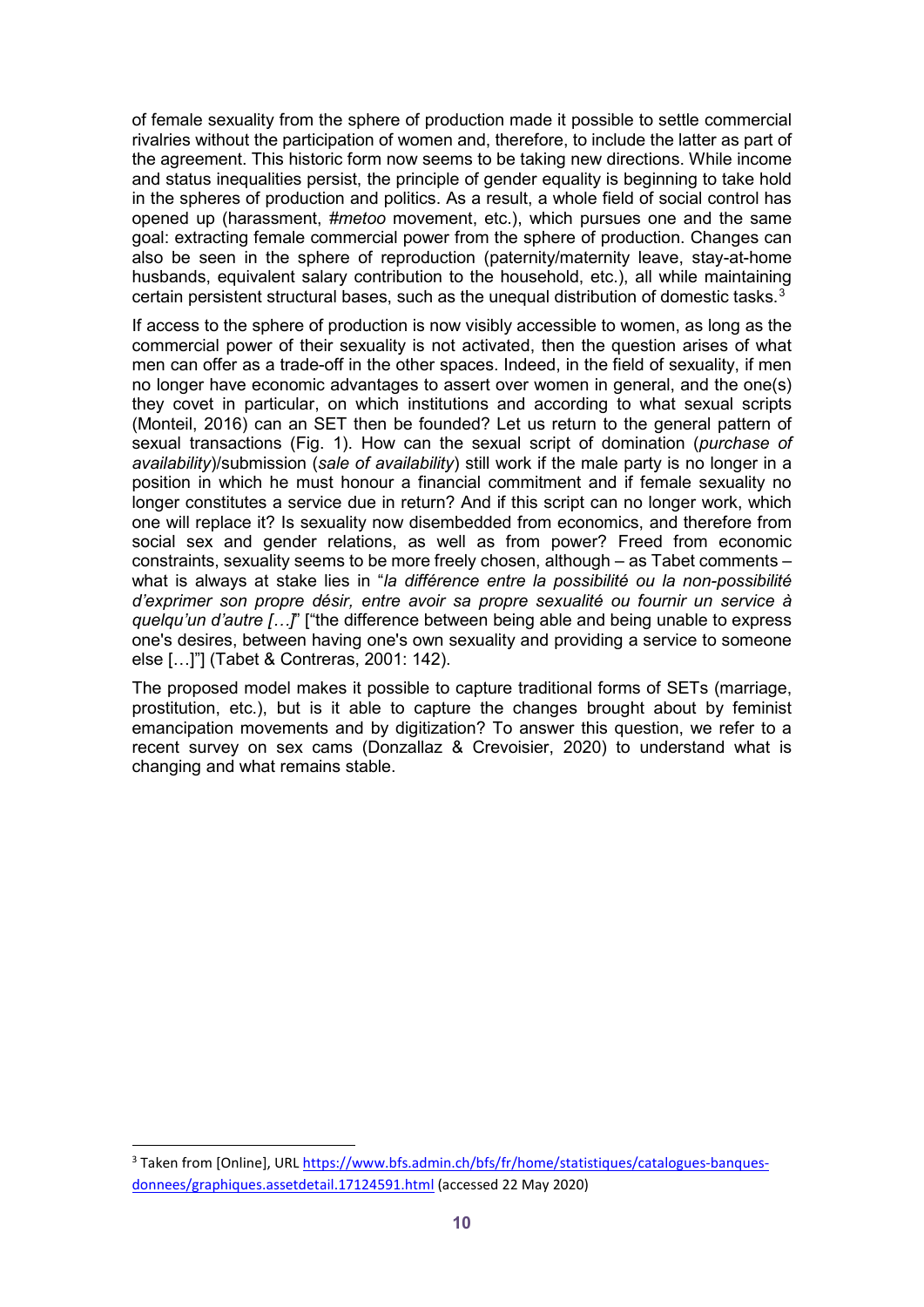

**Figure 2 :** *Spaces of the economic-sexual continuum and construction of stigmatization* **Source: Own elaboration** 

## **4. Digitization: overcoming stigma and compartmentalization outside the market public space**

The new possibilities offered by technologies such as sex cams call into question the practices and representations around sexual activities as well as the territorial logics in place. Indeed, some public spaces subject to stigma and repression have been able to convert to digital format, allowing actors to avoid certain moral judgements and circumvent the laws of certain countries. Despite this partial avoidance, these spaces are still affected by the (re)discussion and definitions of norms and values. More fundamentally, they thus pose a question about the very definition of public space: what type of digital space is public? And what type remains private? The debates around the issue, particularly in terms of data management, identities, etc., are indicative of the state of transition that we are currently experiencing (Rouet, 2018; Kessous & Rey, 2009), since although the economy is currently one of the main engines of global growth, it raises many questions, particularly in terms of centralization and control of accumulated data (Srnicek, 2018). Therefore, sex cams are a particularly relevant case study: they make it possible to simultaneously construct digital public spaces which are subject to stigma, while allowing not only service providers, but also customers, to avoid the stigma that they would experience within tangible public spaces. Anyone can access live cam content online from a private space via a personal computer by logging in and viewing it. It is therefore not located within either the sphere of production or that of reproduction, but at the confluence of the two through digital technology. This limits the risk of being morally judged for the consumption of paid sexual services, for example in a dedicated street. Even if female sexuality is still stigmatized, sex cams make it possible to escape the direct stigma of tangible spaces. Moreover, they blur the borders, because tangible private spaces house part of the monetarized market world. Indeed, sex cam performers provide their services within a tangible private space – within a dedicated private studio or at home – thus bringing the market world into the private space, while producing a domestic service relating to sexuality. These new practices, associated with the advent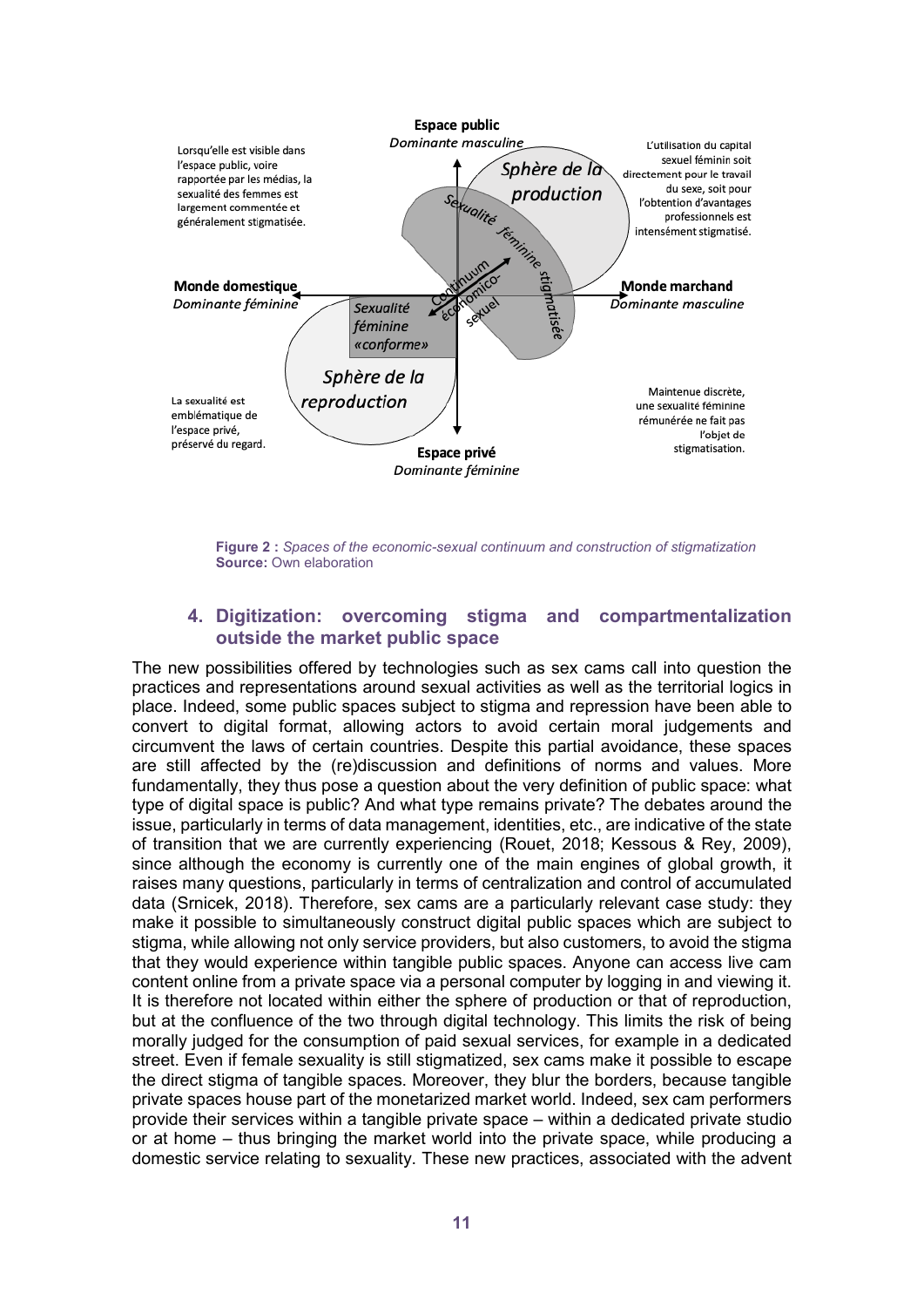of digital technology, reshuffle the deck at the level both of institutions and of the spaces which are representative of or dedicated to SETs.

It is therefore necessary to classify and create a dialogue between the new spaces created by digital technology. Sex cams show that the binary categories that were used in the past – production/reproduction, private/public, domestic/market – need to be reassessed.

In Figure 3, level  $L^{-1}$  represents the tangible space within which we encounter the places where the sex cam models (M) and their customers (C) are located, each in a private place. They can only connect with each other through the public space. Through connection to a platform, Ms and Cs can interact within a digital public space, a form of "marketplace". This space corresponds to the consumer's screen, on which the models appear alongside each other. Finally, after negotiating, M and C meet at level  $L^{+1}$  in a private and exclusive digital space for the show.



**Figure 3 :** *Live cam digital and tangible spaces* **Source: Own elaboration** 

# **5. Conclusion**

Historically, in middle-class society, the market public space was the place where male rivalries are exercised, whether political, economic or cultural (Raibaud, 2008). The exclusion of women strongly suggests that this was, above all, a question of establishing male hierarchies in order to proceed, subsequently, to SETs such as marriage, cohabitation, sex work, etc. In these transactions, male capital formed in the sphere of production, which constitutes masculinity, is brought to the fore in the sphere of reproduction, in the sense that it is transformed into a value for men with regard to women.

This mechanism also makes it possible to understand why it is necessary to exclude female sexuality from this space, or at the very least to keep it under strict control, since the gender dimension of male rivalries and their allocative purposes could otherwise not be realized. However, this exclusion has always been imperfect, and prohibitions of all kinds, as repressive as they may have been, have never been able to put an end to commercial and monetarized SETS. Rather, it seems necessary to ask why these forms of SETs represent such a danger to the social order that they are so heavily controlled. The territorial approach suggests that this pattern comprises two phases (constitution of social capital and negotiation of consent) and two places (market and domestic space), which characterize traditional SETs.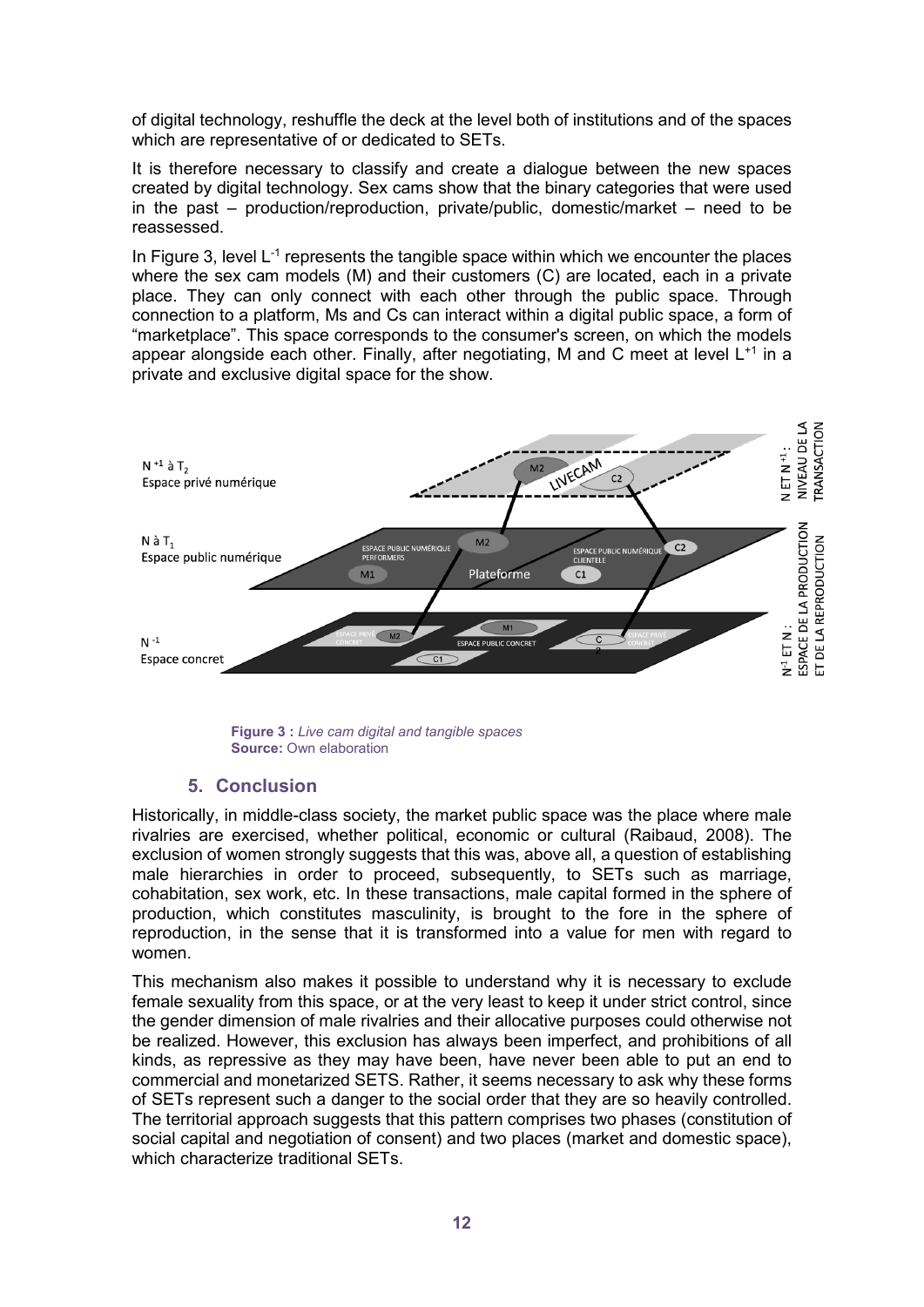Economic activities create the hierarchies and capitals constitutive of sex and gender, particularly in their economic dimensions. (Bessière & Gollac, 2020). In our opinion, digital technology is provoking fundamental change in that it makes it possible to bring together domestic spaces for practising sexuality with a digital public space isolated from the rest of the sphere of production. Indeed, these SETs are both market and domestic *at the same time*, in the sense that the customers are tangibly located in their apartments, and the performers are in studios whose sets mimic domestic spaces, or, in the case of *freemium* services, in their own domestic spaces. Finally, the transaction takes place in public digital places – the platforms where the performers exhibit themselves – and then in private digital places – the show itself (Donzallaz & Crevoisier, 2020).

This gives rise to the development of market SETs that are no longer subject to repression on either a moral – due to the weakening "whore stigma" – or legal level. It is indeed a new interconnection between tangible and digital places and spaces that makes this social control obsolete. Thus isolated, the live cam sphere in no way disturbs the functioning of the traditional market sphere, in which, by contrast, sexual economic arrangements are now increasingly condemned and repressed.

In short, the advent of digital technology has made the exclusion of the power of female sexuality – whether monetarized or not – from the tangible sphere of production even more effective. In this, it reinforces the traditional institution of the sexual economic continuum. However, this is happening in a historic context of widespread access by women to this sphere. The commercial rivalries game is now open to both women and men, with increasingly similar rules. If men can no longer make use of their capital in this regard to obtain sexual favours, this also supposes a renunciation on the part of women to exercise their powers, in particular that of seduction.

Tabet's thesis on the economic embedding of sexual exchanges is amended. Indeed, we must now distinguish a digital sphere in which SEEs are commercial services like any other, while being carefully isolated from other commercial transactions and from the tangible public space. This separation is consistent with Tabet's analysis, but is different in that there is less stigmatisation and the transaction is more balanced. Elsewhere in society, it seems that we are moving towards a sphere of production from which SETs have been expunged, and which is therefore a space where non-sexualized and nongendered rivalries are expressed, where male rivalries are stigmatized as much as the exercise of commercial female seduction. Taken to the extreme, this reasoning goes beyond Tabet's theory to envision a disembedding of sexuality from economics. These are only hypotheses, deductions made possible through use of the proposed conceptual framework. Today, this movement is only just beginning.

In the sphere of reproduction too, sexual transactions could evolve into forms that are disembedded from economics, where imbalances are no longer linked to sex and gender, since there is no longer any prior male input. These renewed sex and gender relationships will perhaps raise the question of the asymmetries between male and female sexual pleasures and desires, the former being described as more pressing by nature than by social construction. More generally, what will remain of the distinction between the sphere of production and that of reproduction? In a world where female sexuality no longer represents an economic value, these spheres are no longer structurally interdependent and gendered. However, we have seen that SETs tend to be increasingly restricted to digital spaces, where they are no longer stigmatized. More generally, are we moving towards an increased partitioning of the spaces of sexuality and those of the market public sphere? Live cams, remote marital relations, "*OnlyFans*" subscriptions for erotic and pornographic content, asexual relationships, online dating and virtual reality headsets and sensors have led to an opening up of the forms of sexual transactions made possible by technology, and is it not the economic disembedding of SETs that has made this socially acceptable?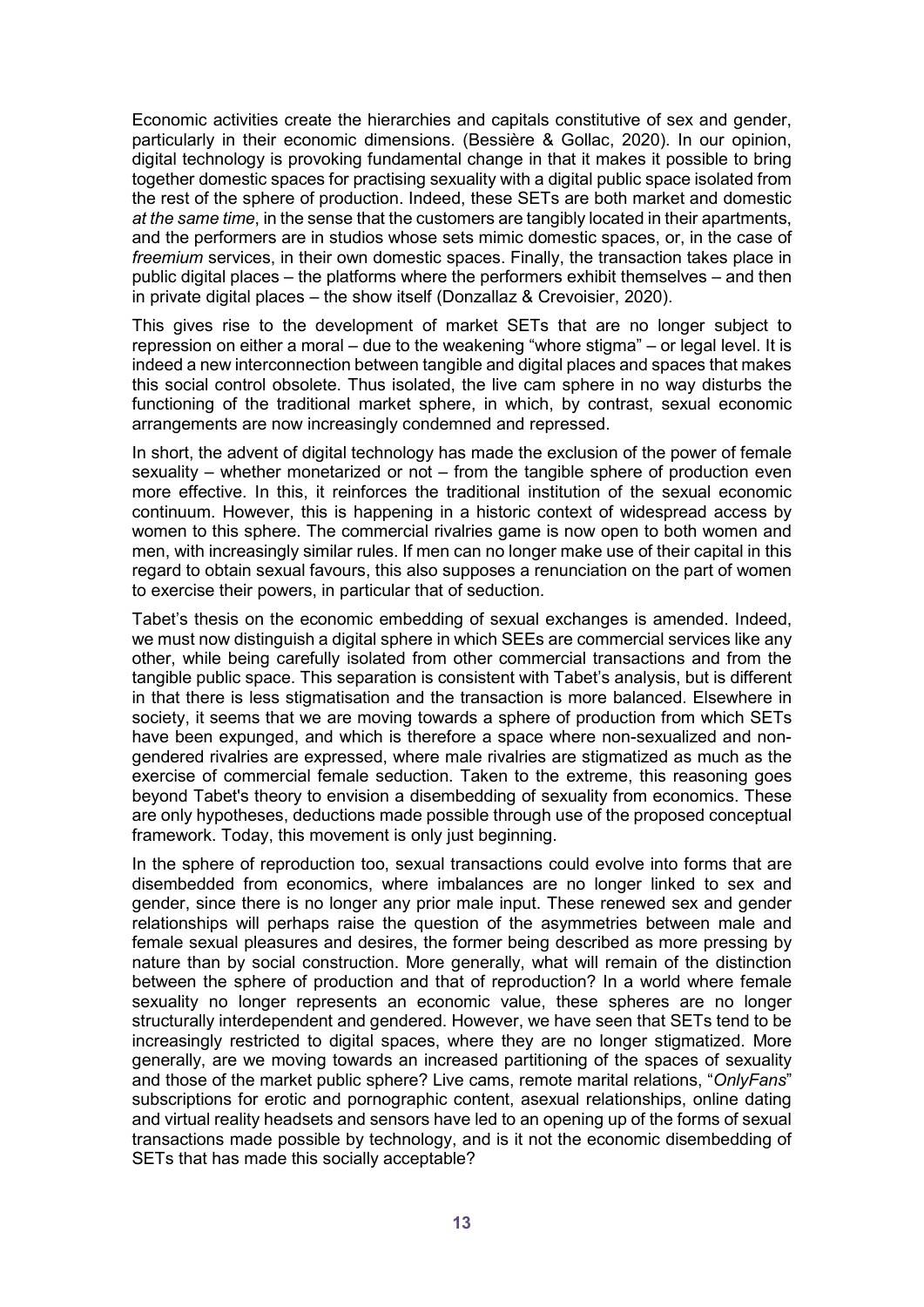### **6. References**

Beaurain C. & Bertrand É., (2009), La transaction dans l'économie institutionnaliste américaine : de Commons à Coase, *Pensées plurielle*, Vol. 1, No. 20, p. 13-24.

Bessière, C. & Gollac S. (2020). Le genre du capital. Comment la famille reproduit les inégalités. Paris: La Découverte, 336 p.

Bourdieu P., (1972), Les stratégies matrimoniales dans le système de reproduction, *Annales ESC*, No. 4-5, p. 1105-1127.

Cervulle M., (2014), La sexualisation normative de l'espace public, *Hermès La Revue*,No. 69, p. 146-151.

Chavance B., (2012), John Commons's organizational theory of institutions: A discussion, *Journal of Institutional Economics,* vol. 8, No. 1, p. 27-47.

Commons J. R., (1989 [1934]), *Institutional Economics. Its Place in Political Economy*, Routledge, 686 p.

Crevoisier O., (2010), La pertinence de l'approche territoriale, *Revue d'économie régionale et urbaine*, No. 5, p. 969-985.

Crewe L. & Martin A., (2017), Sex and the city: Branding, gender and the commodification of sex consumption in contemporary retailing, *Urban Studies*, Vol. 54, No. 3, p. 582–599.

Deschamps C., (2013), Prix et valeur dans la circulation du désir, *Ethnologie française*, No. 3, p. 391-398.

Deschamps C., (2011), Deux usages, deux médiatisations : un dispositif. L'espace public de femmes prostituées et de femmes multipartenaires, *Pensée plurielle*, Vol. 2, No. 27, p.59-73.

Deschamps C., (2007), La figure de l'étrangère dans la prostitution, *Autrepart*, No. 42, p. 39-52.

Donzallaz S., Crevoisier O. (2020), Figure Numérisation, innovation et formes territoriales : les activités sexuelles marchandes entre racolage et livecam. Neuchâtel: *MAPS working paper*, p. 1-25.

Dufour D.-R., (2012), *Le divin marché*, Editions Gallimard, 416 p.

Gollac S. & Bessière C., (2020), *Le genre du capital – Comment la famille reproduit les inégalités*, Éditions La Découverte, 336 p.

Guex D. & Crevoisier O., (2015), A comprehensive socio-economic model of the experience economy: the territorial stage, in: Lorentzen A., Schrøder L., & Topsø Larsen K., *Spatial Dynamics in the Experience Economy*, Abingdon: Routledge, p. 119- 138.

Hirschman A. O., (1970), *Exit, voice and loyalty*, Cambridge Massachusetts, Harvard University Press, 176 p.

Hodgson G. M., (1998). The Approach of Institutional Economics. *Journal of Economic Literature*, *36*(1), p. 166–192.

Illouz E., (2020), *La fin de l'amour : enquête sur un désarroi contemporain*, Paris: Éditions du Seuil, 411 p.

Illouz E., (2012), *Pourquoi l'amour fait mal. L'expérience amoureuse dans la modernité*, Paris: Éditions du Seuil, 400 p.

Illouz E., (2006), *Les sentiments du capitalisme*, Paris: Éditions du Seuil, 201 p.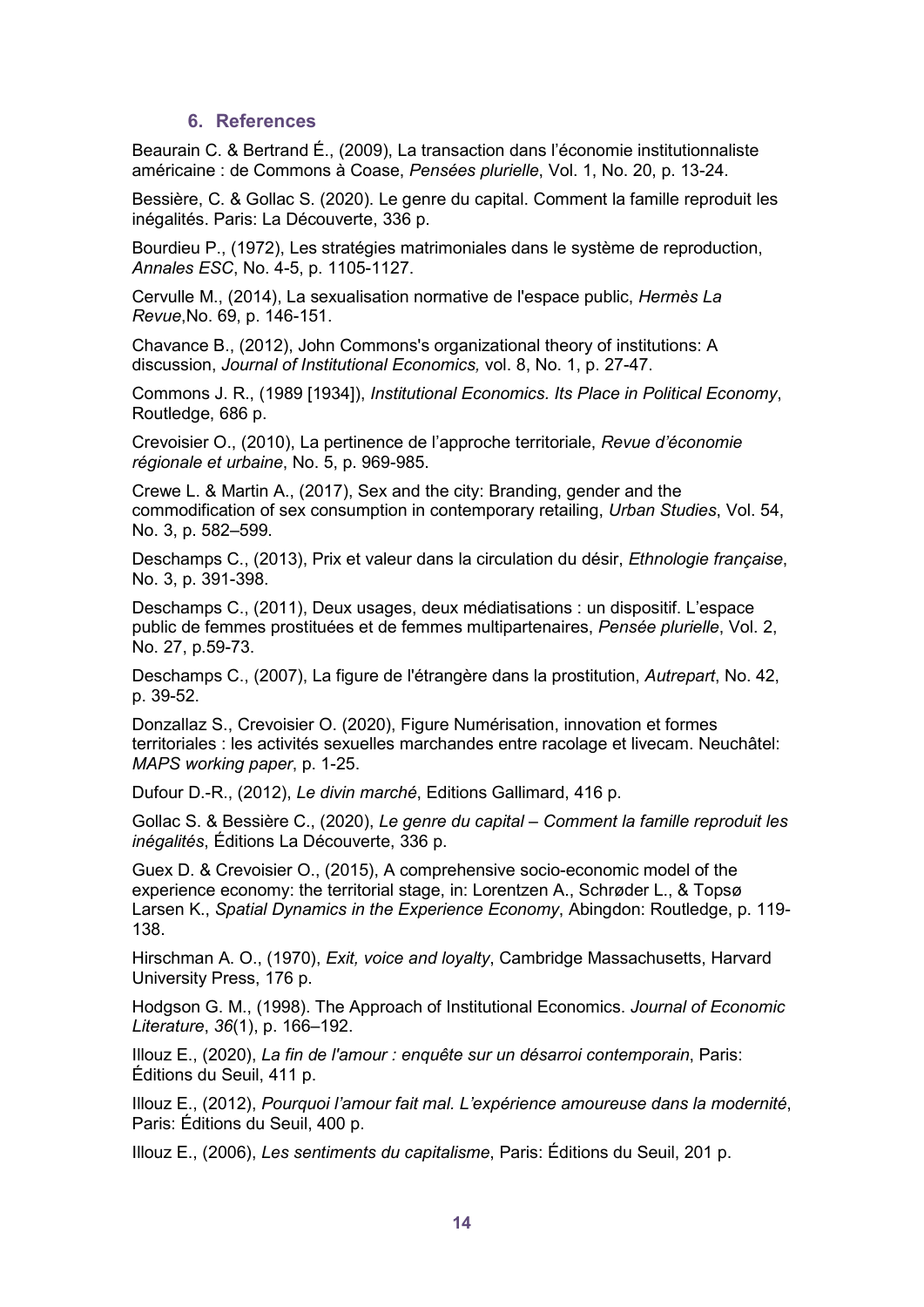Jones A., (2016), "I Get Paid to Have Orgasms ": Adult Webcam Models' Negotiation of Pleasure and Danger, *Journal of Women in Culture and Society*, Vol. 42, No. 1, p. 227-256.

Kessous E. & Rey B., (2009), Économie numérique et vie privée, *Hermès La Revue*,No. 53, p. 49-54.

Koch R. & Miles S., (2020), Inviting the stranger, in: Intimacy, digital technology and new geographies of encounter, *Progress in Human Geography*, p. 1–23.

Lévy F. & Lieber M., (2009), La sexualité comme ressource migratoire : Les Chinoises du Nord à Paris, *Revue française de sociologie*, No. 50, p. 719-746.

Mauss M., (2007 [1923]), *Essai sur le don*, Paris: Presses Universitaires de France, 248 p.

Monteil L., (2016), Scripts Sexuels, in: *Encyclopédie Critique du Genre*, Paris: Edition La Découverte, p. 584-595.

Perrot M., (2020), *La place des femmes*, Éditions Textuel, 175 p.

Pheterson G., (1993), *The Whore Stigma: Female Dishonor and Male Unworthiness*, La Haye, 39 p.

Polanyi K., (1983), *La grande transformation*, Éditions Gallimard, 476 p.

Pryen S., (2002), Prostitution de rue : le privé des femmes publiques, *Presses Universitaires de France, Ethnologie française*, Vol. 32, No. 1, p. 11-18.

Raibaud, Y. (2008). Masculinité et espaces publics, l'offensive des cultures urbaines. Denèfle, S. Utopies féministes et expérimentations urbaines, Presses Universitaires de Rennes, p.141-152.

Robeyns I., (2005), The Capability Approach: a theoretical survey, *Journal of Human Development*, Vol. 6, No. 1, p. 93-117.

Robeyns I., (2003), Sen's capability approach and gender inequality: Selecting relevant capabilities, Feminist *Economics,* Vol. 9, No. 2, p. 61-92.

Rodriguez A., (2017), Les lois du genre : les espaces sociaux et le(s) sexe(s), in: Batsch C. & Saquer-Sabin F., *Les espaces sexués, Topographie des genres dans les espaces imaginaires et symboliques*, Zürich: LIT, p. 1-13.

Rodríguez-Modroño P., (2021), Non-standard work in unconventional workspaces: Self-employed women in home-based businesses and coworking spaces, *Urban Studies*, p.1-18.

Rouet G., (2018), Public et privé : des frontières en mouvement, *Hermès La Revue*, No. 80, p. 259-265.

Salais R., (1991), Flexibilité et convention du travail : une approche, *Économie appliquée,* No. 2, p. 5-32.

Scrinzi F., (2016), Care, in: *Encyclopédie Critique du Genre*, Paris: Edition La Découverte, p. 106-115.

Sen A., (1987), *The Standard of Living, The Tanner Lectures,* Cambridge University Press, 142 p.

Sen A., (1997 [1984]), *Resources, Values and Development*, Harvard University Press, 560 p.

Sen A., (1981), *Poverty and Famines: an Essay on Entitlement and Famines*, Oxford University Press, 270 p.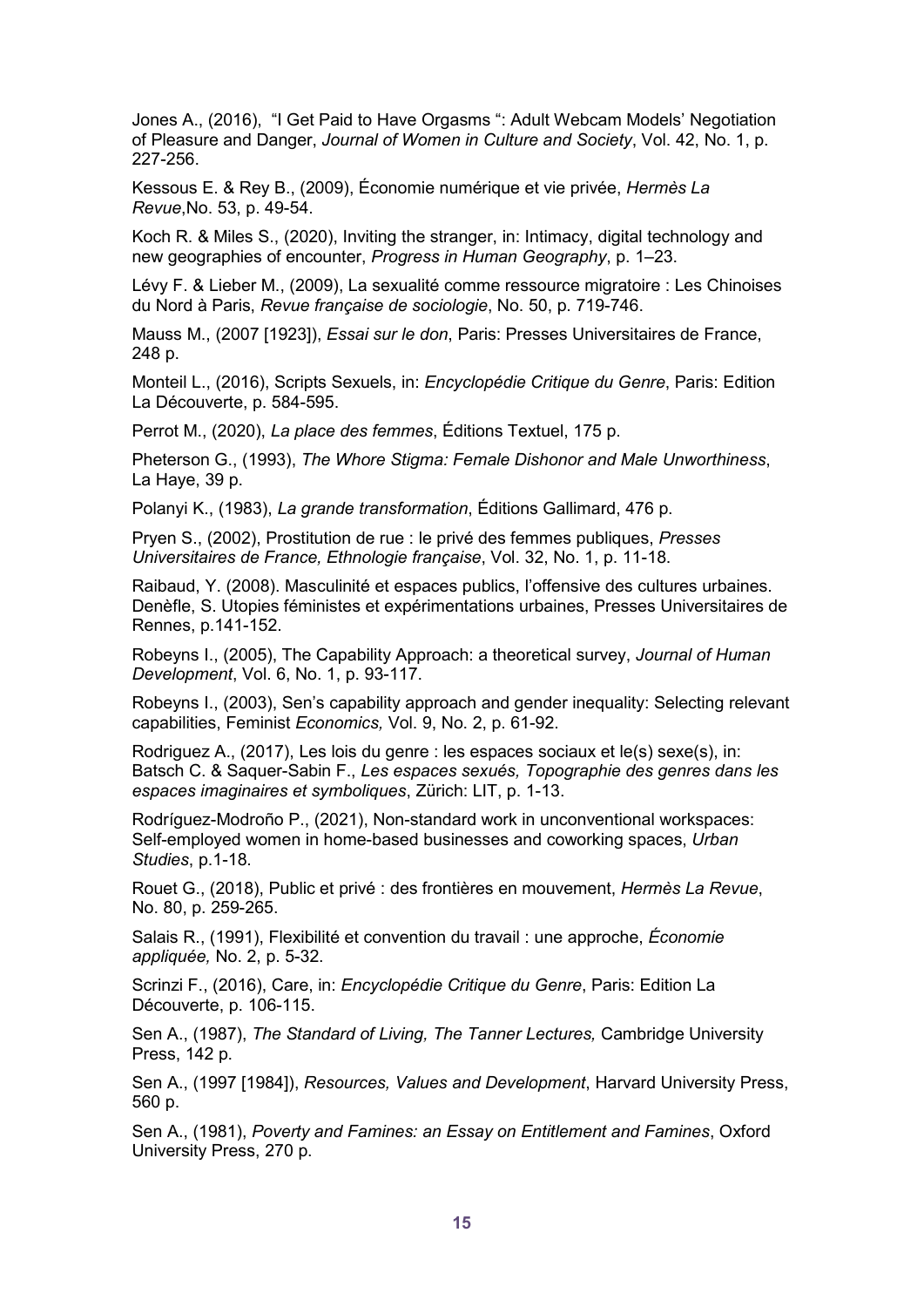Sen A., (1975), *Employment, Technology and Development*, Oxford University Press, 208 p.

Srnicek N., (2018), *Capitalisme de plateforme. L'hégémonie de l'économie numérique*, Montréal, Lux, coll. "Futur proche ", 154 p.

Tabet P., (2010), La grande arnaque l'expropriation de la sexualité des femmes, in: Bidet-Mordrel Annie, *Les rapports sociaux de sexe*, Paris: Presses Universitaires de France, p. 104-122.

Tabet P., (2004), *La grande arnaque*. *Sexualité des femmes et échange économicosexuel*, Paris : L'Harmattan, Bibliothèque du féminisme, 207 p.

Tabet, P., Contreras, J. (2001). La grande arnaque l'expropriation de la sexualité des femmes. *Actuel Marx*, *30*, 131–152. [Online], URL:

<http://www.jstor.org/stable/45300289> (Accessed 2 November 2021).